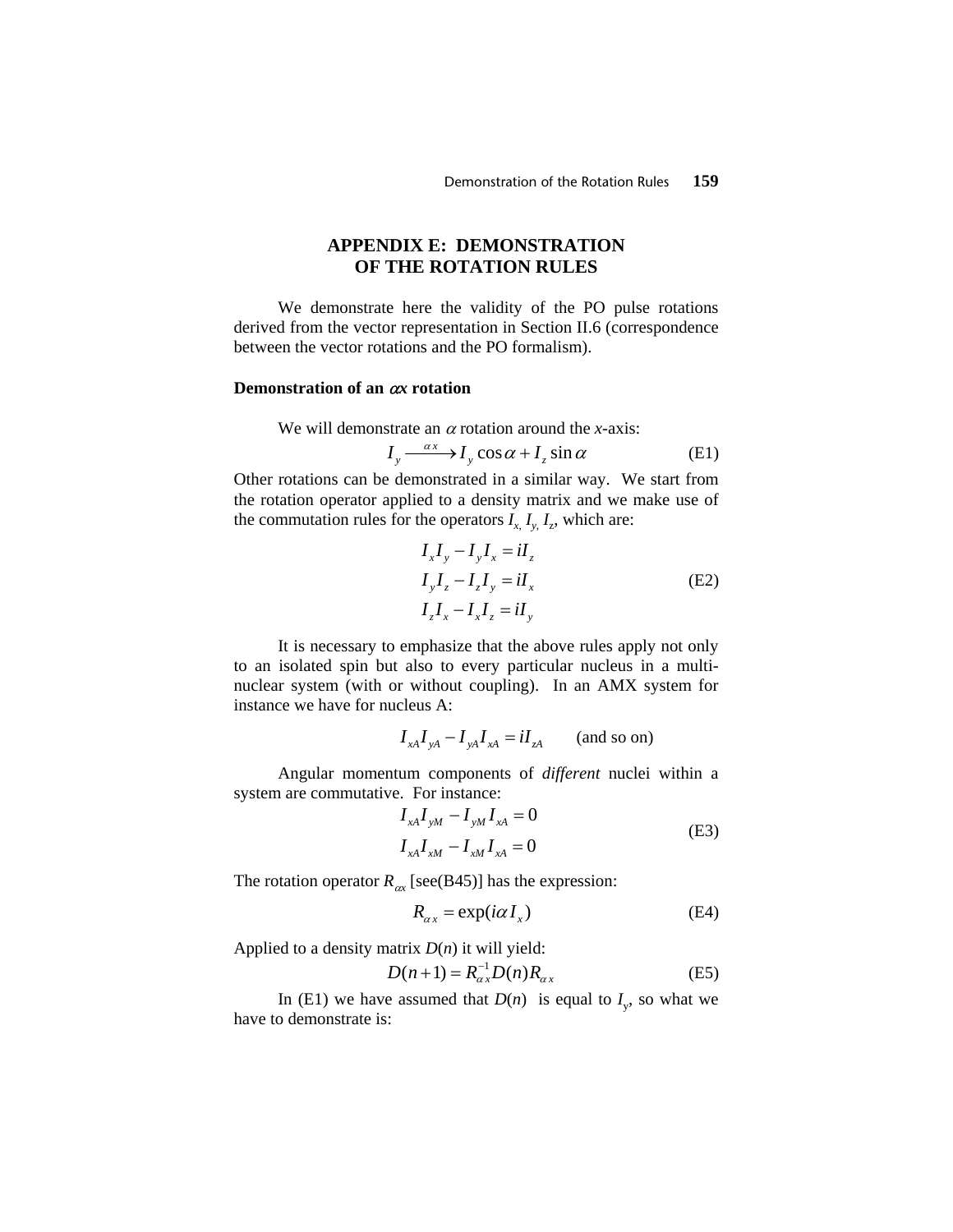**160** Appendix E

$$
D(n+1) = R_{\alpha x}^{-1} I_y R_{\alpha x} = I_y \cos \alpha + I_x \sin \alpha
$$
 (E6)

In Appendix B we have demonstrated [see (B51)] that

$$
R_{\alpha x} = \cos\frac{\alpha}{2} \cdot [1] + i\sin\frac{\alpha}{2} \cdot (2I_x)
$$
 (E7)

Introducing this expression in (E6) gives

$$
D(n+1) = \left[\cos\frac{\alpha}{2} \cdot [1] - i\sin\frac{\alpha}{2} \cdot (2I_x)\right] I_y \left[\cos\frac{\alpha}{2} \cdot [1] + i\sin\frac{\alpha}{2} \cdot (2I_x)\right]
$$

$$
= \cos^2 \frac{\alpha}{2} \cdot I_y + 4 \sin^2 \frac{\alpha}{2} \cdot I_x I_y I_x + 2i \cos \frac{\alpha}{2} 4 \sin \frac{\alpha}{2} (I_y I_x - I_x I_y)
$$

After using the first relation in (E2) this becomes

$$
D(n+1) = \cos^2 \frac{\alpha}{2} \cdot I_y + 4\sin^2 \frac{\alpha}{2} \cdot I_x I_y I_x + 2i\cos \frac{\alpha}{2} 4\sin \frac{\alpha}{2} (-iI_z)
$$
  
=  $\cos^2 \frac{\alpha}{2} \cdot I_y + 4\sin^2 \frac{\alpha}{2} \cdot I_x I_y I_x + \sin \alpha \cdot I_z$ 

If we use now the relation

$$
I_x I_y I_x = -\frac{1}{4} I_y
$$
 (E8)

which will be demonstrated immediately, we get

 $D(n+1) = \cos \alpha \cdot I_y + \sin \alpha \cdot I_z$ 

which confirms (E1).

To demonstrate (E8) we postmultiply the first relation in (E2) by  $I_x$  and, taking (B48) into account, we obtain

$$
I_x I_y I_x - \frac{1}{4} I_y = iI_z I_x
$$
 (E9)

Premultiplying of the first relation in  $(E1)$  by  $I_x$  yields

$$
\frac{1}{4}I_{y} - I_{x}I_{y}I_{x} = iI_{x}I_{z}
$$
 (E10)

Subtracting (E10) from (E9) gives

$$
2I_xI_yI_x - \frac{1}{2}I_y = i(I_zI_x - I_xI_z) = i(iI_y) = -I_y
$$

or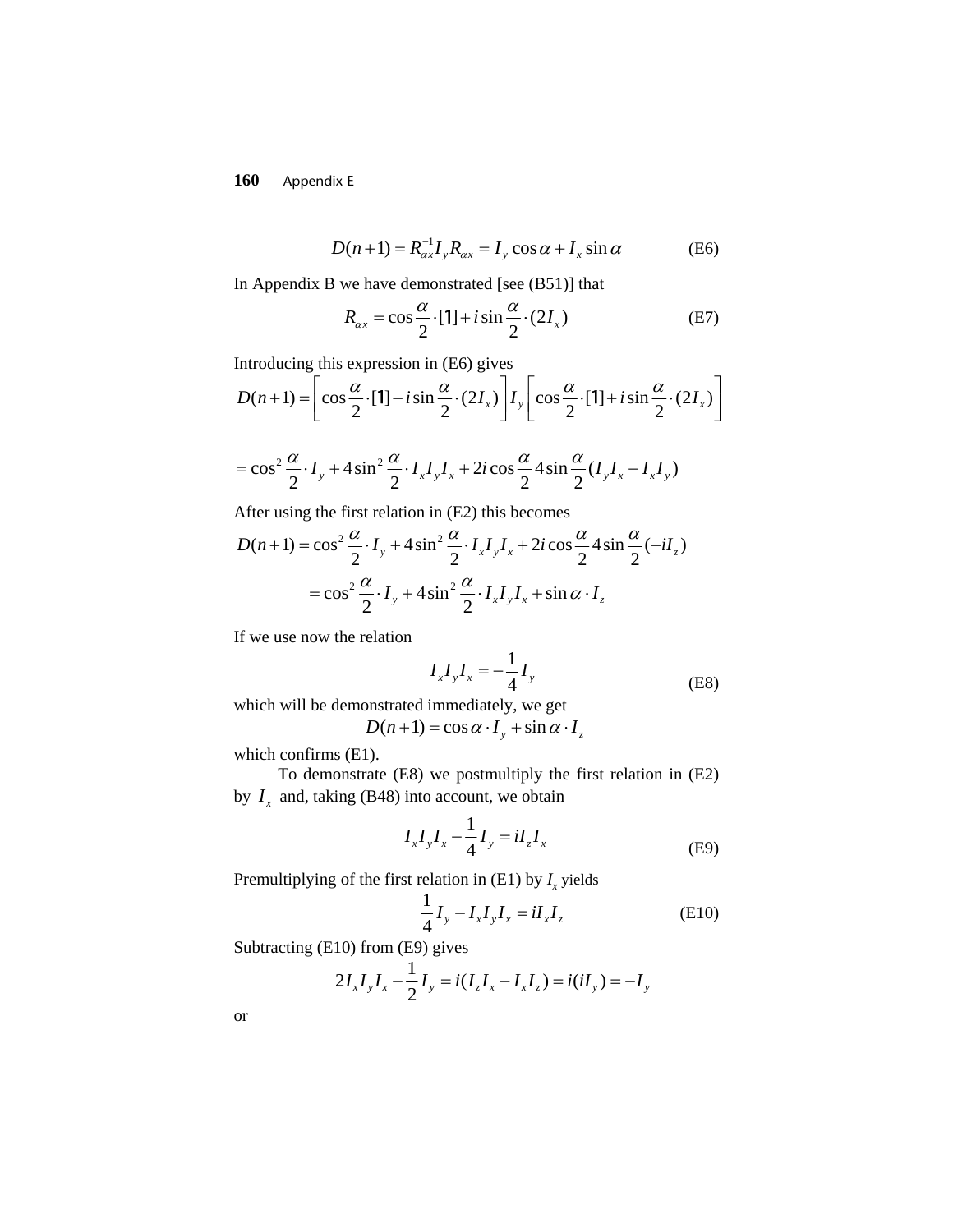$$
2I_xI_yI_x = -\frac{1}{2}I_y
$$

which demonstrates (E8).

## **Rotation operators applied to product operators**

Suppose we have to apply the rotation operator the  $R_{\alpha xA}$  to the product operator [*yzy*]. The latter is a shorthand notation for the product.

$$
(2I_{yA})(2I_{zM})(2I_{yX})
$$

The subscripts *A*, *M*, *X* refer to the different nuclei in the system. Since these subscripts are omitted for simplicity in the product operator label [*yzy*], we have to keep in mind as a convention that the different nuclei of the system appear in the product operators always in the same order: A, M, X.

What we have to calculate is:

$$
D(n+1) = \exp(-i\alpha I_{xA}) \cdot 8I_{yA} I_{zM} I_{yX} \exp(i\alpha I_{xA})
$$
 (E11)

We have stated (E3) that  $I_{xA}$  commutes with both  $I_{zM}$  and  $I_{yX}$ . This enables us to rewrite (E11) as:

$$
D(n+1) = \exp(-i\alpha I_{A}) \cdot I_{A} \exp(i\alpha I_{A}) 8I_{A} I_{Y}
$$

and we have reduced the problem to a known one. Using (E6) we get:

$$
D(n+1) = 8(\cos\alpha \cdot I_{yA} + \sin\alpha \cdot I_{zA})I_{zM}I_{yX}
$$

In shorthand notation:

$$
[yzy] \xrightarrow{\alpha xA} [yzy] \cos \alpha + [zzy] \sin \alpha
$$
 (E12)

This can be phrased as follows: A rotation operator affects only one factor in the product operator and leaves the others unchanged. The affected factor parallels the vector rotation rules.

This is true in the case of a *selective pulse*. We have sometimes to handle *nonselective pulses*, affecting two or more nuclei in the system. In such cases, the procedure to follow is to substitute (in the calculations, not in the hardware) the nonselective pulse by a sequence of selective pulses following immediately one after another.